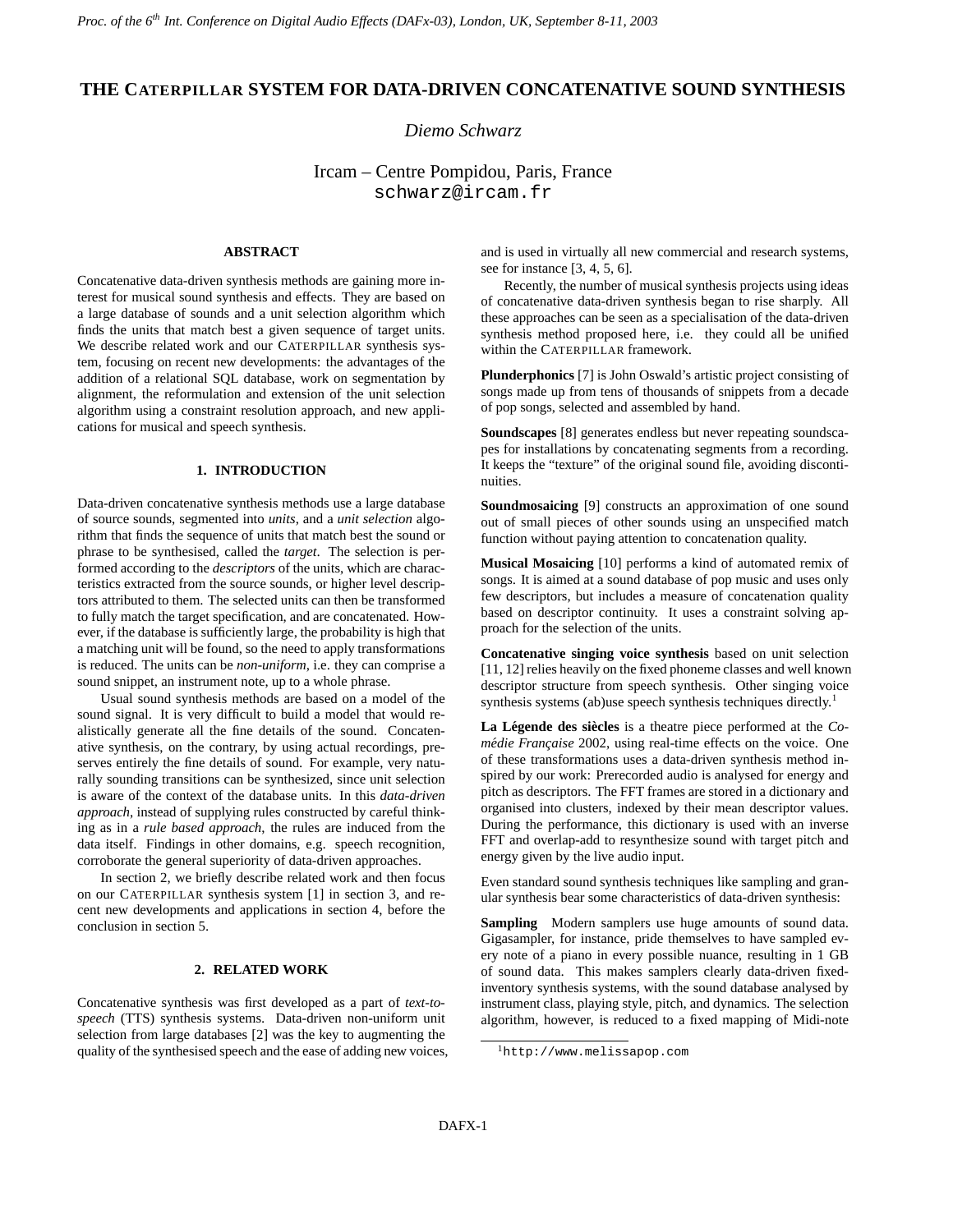and velocity to a sample, without paying attention to the context of the notes played before, and their concatenation.

**Granular synthesis** is rudimentarily data-driven, but there is no analysis, the units are of constant size, and the selection is limited to choosing the position in one sound file. However, its concept of exploring a sound interactively can be combined with a preanalysis of the data and thus enriched by a targeted selection and the resulting control over the output sound characteristics, as described in the free synthesis application in section 4.

### **3. THE CATERPILLAR SYSTEM**

The components of the CATERPILLAR sound synthesis system are shown in figure 1 and described in the following.



Figure 1: Overall structure of CATERPILLAR system, arrows representing flow of data.

#### **Analysis**

The source sound files are segmented into units (3.1) and analysed for their sound and others descriptors (3.2).

#### **Database**

Sound and data file references, descriptor definitions, units and their data are stored in a relational database (3.4).

#### **Target**

The target specification is generated from a symbolic score (expressed in notes or descriptors), or analysed from an audio score (using the same segmentation and analysis methods as for the source sounds).

### **Unit Selection**

Units are selected from the database that match best the given target descriptors according to a distance function and a concatenation quality function (3.5).

#### **Synthesis**

is done by concatenation of selected units with a short crossfade, possibly applying transformations. Depending on the application, the selected units are placed at the times given by the target (musical or rhythmic synthesis), or are concatenated with their natural duration (free synthesis orspeech synthesis).

### **3.1. Segmentation by Alignment**

Before inclusion into the database, the source sounds have to be time-segmented into units. In the CATERPILLAR system, this is done by blind segmentation, beat segmentation, and alignment: When a Midi score is available, segmentation is done by alignment of the score with the audio signal, using a Dynamic Time-Warping algorithm, based on a peak structure distance (PSD), which matches the expected harmonic partials with the observed ones [13]. Note that this extends well to polyphonic music. Information contained in the score, e.g. note numbers or rest, the lyrics sung, or playing instructions, are attached to the units.

This way, large databases of recorded instrumental music can be automatically constituted. With the improvements for the alignment of polyphonic and multi-instrument music described in [14], a sufficient precision of 23 ms is reached.

#### **3.2. Descriptors**

A *descriptor* is a value that describes a certain quality of a sound. In speech analysis, the usual term is *feature*. In CATERPILLAR, we distinguish three classes of descriptors: *Category descriptors* are boolean and express the membership of a unit to a category or class, and all its base classes in the hierarchy (e.g. *violin* → *strings* → *instrument*). *Static descriptors* are a constant value for a unit (e.g. Midi note number), and *dynamic descriptors* are analysis data evolving over the unit (e.g. fundamental frequency).

The descriptors used in CATERPILLAR are given in the following. From the signal descriptors onward, they are defined in [15]. Of course not all of them are used in all applications.

- **Unit Descriptors:** start and end time, duration, type
- **Source Descriptors:** class and subclass of the sound source, playing style
- **Score Descriptors:** Midi note pitch, polyphony, lyrics (text and phonemes), other score information or arbitrary subjective information attached to the units
- **Signal Descriptors:** energy and logarithmic energy and their derivatives, fundamental frequency and its derivative, zero crossing rate, harmonics cutoff frequency
- **Perceptual Descriptors:** loudness, sharpness (high frequency ratio), timbral width
- **Spectral Descriptors:** spectral centroid, spectral tilt, spectral spread, spectral dissymmetry
- **Harmonic Descriptors:** harmonic energy ratio, harmonic parity, tristimulus, harmonic deviation

#### **3.3. Characteristic Values**

To describe the temporal evolution of the dynamic descriptors over a unit, we reduce it to a vector of *characteristic values*:

- arithmetic mean  $\mu$  and geometric mean,<sup>2</sup> standard deviation, minimum and maximum value, range
- slope, giving the rough direction of the descriptor movement, and curvature, $3$  residual of the approximation

<sup>2</sup>For fundamental frequency, the geometric mean corresponds better to the perceived pitch than the arithmetic mean [16].

 $3$ These values are calculated by  $2<sup>nd</sup>$ order polynomial approximation with Legendre polynomials, which have the desirable property that the lower-order polynomials are valid, albeit more coarse, approximations of the curve.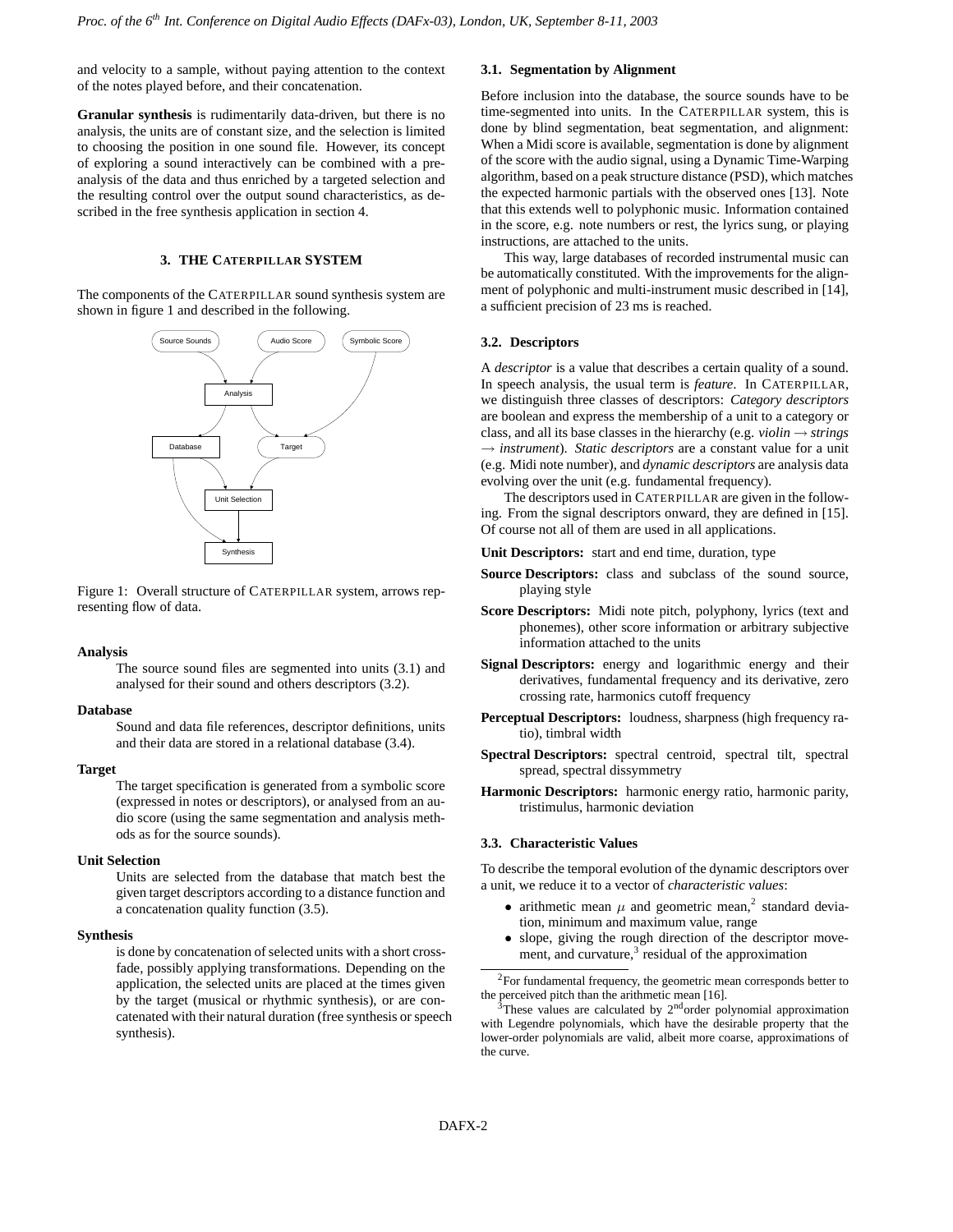- start and end values (averaged over short windows at the beginning and end of the unit), and curve slopes at the start and end of the unit (to calculate continuity for concatenation)
- envelope: AR and inverse AR (attack and release time relative to the maximum/minimum value, respectively), ADSR envelope
- temporal center of gravity/antigravity (giving the location of the most important "elevation" or "depression" in the descriptor curve) given by  $t_{gravity} = \sum_{i=1}^{n} t_i x_i / \sum_{i=1}^{n} x_i$ ,  $t_{\text{antirativity}} = \sum_{i=1}^{n} t_i (2\mu - x_i) / \sum_{i=1}^{n} \overline{2\mu} - x_i \overline{\text{ for } n} \text{ de-}$ scriptor samples, first to 4<sup>th</sup>order temporal moments
- normalised Fourier spectrum of the descriptor in 5 bands, and the first 4 order moments of the spectrum. This reveals if the descriptor has rapid or slow movement, or if it oscillates.

#### **3.4. Database**

As the quality of the synthesis grows with the size of the sound database, an efficient database architecture is required. This is provided by using a relational DBMS (database management system). Although this results in a performance penalty for data access, the advantages in data handling prevail:

**Data Independence** Using a relational database, only the logical relations in the *database schema* are specified, not the physical organisation of the data. It is accessed using the declarative query language *SQL*, specifying *what* to do, not *how* to do it, leading to unprecedented flexibility, scalability and openness to change.

**Consistency** is assured by atomic *transactions*. A transaction is a group of SQL statements which are either completely executed, or rolled back to the previous state of the database, if an error occurred. This means no intermediate inconsistent state of the database is ever visible. Another safeguard are the consistency checks according to the relations between database tables given by the schema, and the automatic reestablishment of referential integrity by cascading deletes (for example, deleting a sound file deletes all the units referring to it, and all their data). This is also an enormous advantage while developing, because programming errors can't corrupt the database.

**Client–Server Architecture** Concurrent multi-user access over the network, locking, authentication, and fine-grained control over user's access permission are standard features of DBMS.

The database is clearly separated from the rest of the system by a *database interface* (see figure 2), written in *Matlab* and procedural SQL. Therefore, the DBMS used can be replaced by a different system, or other existing sound databases can be accessed, e.g. using the MPEG-7 indexing standard, or the results from the CUIDADO [17] or ECRINS [15] projects on sound content description. The database can be browsed with a graphical database explorer (*dbx*) that allows users to visualize and play the units in the database. For low-level access, we wrote C-extensions for *Matlab* that send a query to the database and return the result in a matrix. For convenience, the database interface centralises also access to external sound and data files. For the latter, the Sound Description Interchange Format (SDIF) [18] is used for well-defined exchange of data with external programs (analysis, segmentation, synthesis). The libre open source relational DBMS POSTGRESQL, finally, is reliably storing hundreds of sound and



Figure 2: Architecture of the database interface (*dbi*).



Figure 3: CATERPILLAR database schema showing entities (rectangles) and relationships (lozenges)

data files, tens of thousands of units, their interrelationships and descriptor data.

A simplified database schema in Entity–Relationship notation is given in figure 3. The system is open to handle all possible descriptors which can be added or changed by the user. Descriptors are either categories or featuretypes for analysed dynamic/static descriptors. Membership of a unit in a category is expressed as a binary descriptor by the relationship is in. Because the database models a containment hierarchy parent of units, it is enough to add the highest parent unit (eventually the whole file which is represented as a unit, too) to a class. Because we also model an inheritance hierarchy is a among classes, this adds all the contained units to the categories and all its base categories. For example, we have a violin recording and have added the unit that encompasses the whole file to the category *violin*. All the note units are children of the file unit. When we determine what categories a unit is in, we query its categories as given by the is in relationship, and those of all parents. To the obtained categories, we add all the base categories of the latter, given by the is a relationship. $4$  The result is that all units of the violin recording are also members of the category *strings* and *instrument*, because these are the base categories of *violin*, and all this by supplying just one explicit membership.

A category can also be a *corpus*, serving to group the soundfiles or units which one desires to use for synthesis. Examples of corpora are: all violin units, pieces by Bach, pieces by Bach

<sup>&</sup>lt;sup>4</sup>Modeling of tree structures in a relational database is not straightforward. In CATERPILLAR, we keep the transitive closure of the hierarchy, i.e. we store the link of a category with its direct base class, and the links to all further base classes. This also results in faster access, because all base categories can be queried immediately.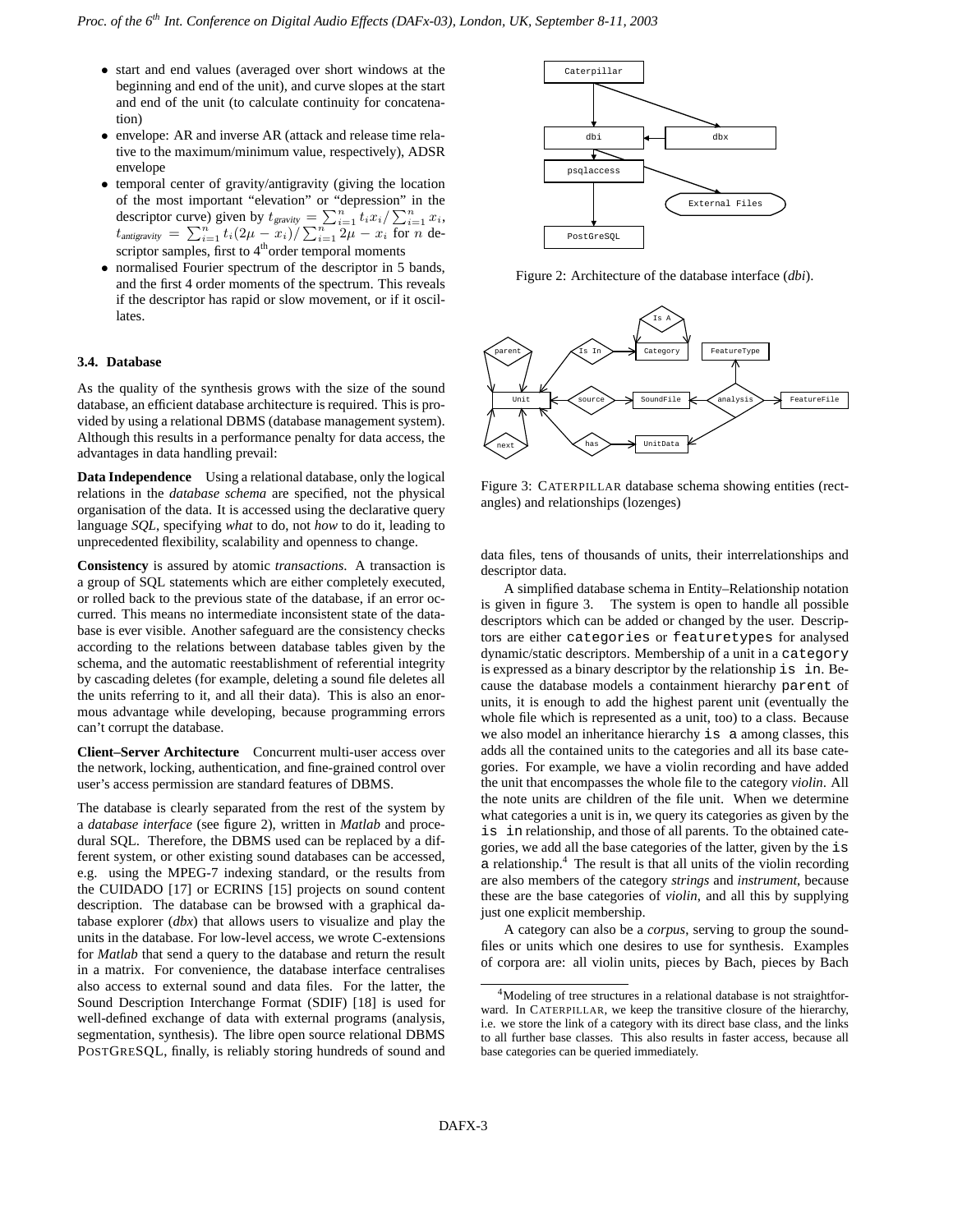played by a certain musician, the contents of a sampling CD. We also store the name and the parameters, attached to analysis, of the analysis program used to perform an analysis of one or more featuretypes on a soundfile, yielding one or more featurefiles. For future development, the system can call the analysis programs automatically, according to stored dependencies, like the Unix *make* utility. It is convenient to store also the synthesis target in the database. For this, *virtual* soundfiles have been introduced that don't reference any external files, but serve as a container for the target with its units and their data.

## **3.5. Unit Selection**

The classical unit selection algorithm finds the sequence of database units  $u^i$  that best match the given synthesis target units  $t^{\tau}$ using two cost functions: The *target cost* expresses the similarity of  $u^{\bar{i}}$  to  $t^{\tau}$  including a context of r units around the target. The  $concatenation cost predicts the quality of the concatenation of  $u^i$$ with a preceding unit  $u'$ . The optimal sequence of units is found by a Viterbi algorithm finding the best path through the network of database units.

In the following, we describe the details of the path search unit selection algorithm first proposed in [2]. The algorithm finds the units from the database of  $N$  units  $u_i$  that best match the  $T$  given synthesis target units  $t_{\tau}$ . The quality of the match is determined by the two costs from above, given by two distance functions:

The *target cost*  $C<sup>t</sup>$  corresponds to the perceptual similarity of the database unit  $u_i$  to the target unit  $t_{\tau}$ . It is given as a sum of p weighted individual feature distance functions  $C_k^t$  as:

$$
C^{t}(u_{i},t_{\tau}) = \sum_{k=1}^{p} w_{k}^{t} C_{k}^{t}(u_{i},t_{\tau})
$$
 (1)

To favour the selection of units out of the same context in the database as in the target, the *context cost*  $C<sup>x</sup>$  or *extended target cost*, for the sake of the mnemonic, considers a sliding context in a range of  $r$  units around the current unit with weights  $w_j$  decreasing with distance *i*.

$$
C^{x}(u_i, t_{\tau}) = \sum_{j=-r}^{r} w_j^{x} C^{t}(u^{i+j}, t^{\tau+j})
$$
 (2)

For most descriptors, a Euclidean distance normalised by the standard deviation is used. Some descriptors need specialised distance functions, e.g. duration is asymmetric because a longer unit can always be cut, but too short database unit can not match a longer target unit. Symbolic descriptors, e.g. phoneme class, require a lookup table of distances.

The *concatenation*  $cost C<sup>c</sup>$  expresses the discontinuity introduced by concatenating the units  $u_i$  and  $u_j$  from the database. It is given by a weighted sum of  $q$  feature concatenation cost functions  $C_k^c$  :

$$
C^{c}(u_i, u_j) = \sum_{k=1}^{q} w_k^{c} C_k^{c}(u_i, u_j)
$$
 (3)

The cost depends on the unit type: concatenating an attack unit allows discontinuities in pitch and energy, a sustain unit does not. Consecutive units in the database (the pairs that are in relationship next in figure 3) have a concatenation cost of zero. Thus, if a whole phrase matching the target is present in the database, it will be selected in its entirety, leading to nonuniform unit selection.

We use, for instance, the distance between pitch end value of the left and pitch start value of right unit plus the difference in slope, for the concatenation of two units in their sustain phase. For pitch, we can take the descriptor's FFT spectrum into account to match similar vibrato frequency and intensity.

The unit database can be seen as a fully connected state transition network through which the unit selection algorithm has to find the least costly path that constitutes the target. Using the weighted extended target cost  $w^t C^x$  as the *state occupancy cost*  $b_{ij}$ , and the weighted concatenation cost  $w^c C^c$  as the *transition cost*  $a_{ij}$ , the optimal path can be efficiently found by a Viterbi algorithm.

$$
\begin{aligned}\n\text{for } 1 \leq j \leq N: \\
a_{j1} &= C^x(t_1, u_j) \\
\text{for } 2 \leq \tau \leq T: \\
&\text{for } 1 \leq j \leq N: \\
b_{j\tau} &= w^t C^x \left( t_\tau, u_j \right) \\
a_{j\tau} &= \min_{1 \leq k \leq N} \left( a_{k,\tau-1} + w^c C^c \left( u_k, u_j \right) + b_{j\tau} \right) \\
\psi_{j\tau} &= k_{\min}\n\end{aligned}
$$

The decoding of the path  $\psi$  to find the optimal sequence of units  $s<sub>\tau</sub>$  is done in reverse order by first finding the path endpoint k with the least global cost  $a_{kT}$ , and then following the backward indices:

$$
k = \arg\min_{1 \le j \le N} (a_{jT})
$$
  
for  $T \ge \tau \ge 1$ :  

$$
s_{\tau} = u_{k}
$$

$$
k = \psi_{\tau k}
$$

#### **3.6. Unit Selection by Constraint Satisfaction**

Although the path-search unit selection algorithm shows good results, the algorithm is too rigid and it is hard to integrate other requirements in a flexible way, e.g. replacing just one displeasing unit in a sequence proposed by CATERPILLAR, or forcing all selected units to be different. That's why we reformulated the selection algorithm as a constraint satisfaction problem (CSP) using the *adaptive local search* (ALS) algorithm [19, 20]. Constraint satisfaction is defined by an error function, which allows us to easily express the unit selection algorithm as a CSP using the target and concatenation costs between units. Indeed, one can argue that path-search unit selection is a special case of adaptive local search unit selection where each target unit is visited only once.

A problem in CSP form is given by:

The *variables*  $V_i$ , for which we seek a configuration that satisfies our constraints, are the sequence of unit indices to select. The *global cost function* to minimise is the total selection cost:

$$
C^{s} = w^{t} C^{x} (u_{V_{1}}, t_{1}) + \sum_{i=2}^{T} w^{c} C^{c} (u_{V_{i-1}}, u_{V_{i}}) + w^{t} C^{x} (u_{V_{i}}, t_{i})
$$
(4)

Each *unit constraint*  $C_i$  comprises the variables  $V_{i-1}$  through  $V_{i+1}$ . The error function for one constraint is given by the target cost for the unit  $u_{V_i}$ , and the concatenation cost to the adjacent units  $u_{V_{i-1}}$ and  $u_{V_{i+1}}$  in the current configuration.

$$
E(\mathbf{C}_{i}) = w^{t} C^{x} (u_{V_{i}}, t_{i}) + w^{c} C^{c} (u_{V_{i-1}}, u_{V_{i}}) + w^{c} C^{c} (u_{V_{i}}, u_{V_{i+1}})
$$
 (5)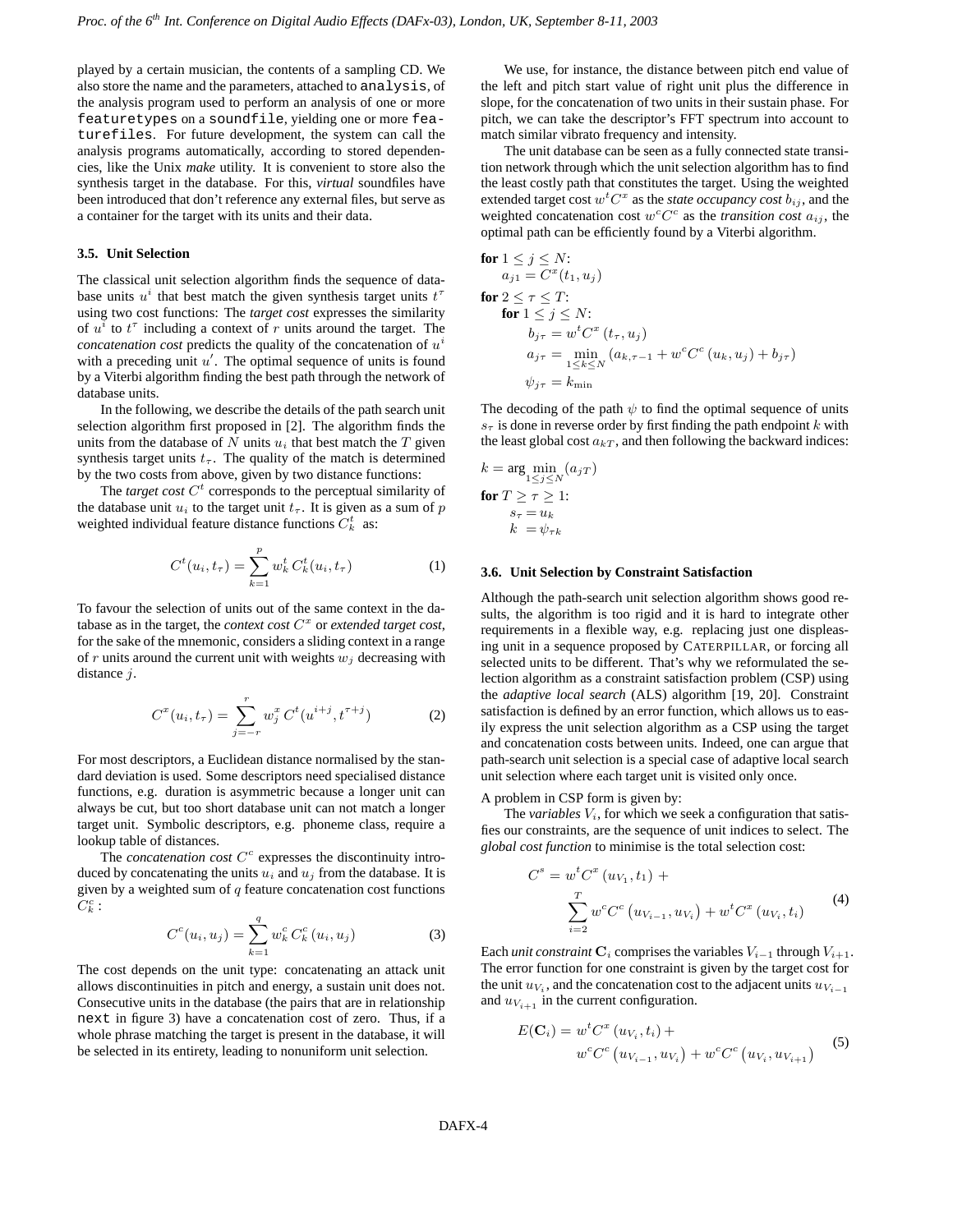The adaptive local search algorithm starts from a random configuration of variables and repeats the following steps until the global cost drops under a given threshold, or a maximal number of iterations is reached:

- 1. For each constraint, compute its error and distribute it over the variables appearing on the constraint. A variable  $V_i$  is responsible for its target error  $w^t C^x(u_{V_i}, t_i)$ and half of each concatenation error  $w^c C^c (u_{V_{i-1}}, u_{V_i}),$  $w^c C^c (u_{V_i}, u_{V_{i+1}})$ , which are summed.
- 2. The unit in the variable with the highest error not marked as taboo is replaced by the best matching unit  $u_j$  with

$$
j = \arg\min_{1 \le j \le N} \left( \begin{array}{c} w^t C^x \left( u_{V_i}, t_i \right) + \\ w^c C^c \left( u_{V_{i-1}}, u_{V_i} \right) + \\ w^c C^c \left( u_{V_i}, u_{V_{i+1}} \right) \end{array} \right) \tag{6}
$$

- 3. If no unit with lower error exists, mark the variable as taboo for a given number of iterations.
- 4. If all variables are marked taboo, restart with a new random configuration.

Additional constraints are:

- The *all different* constraint says that no unit must appear twice in the selection. It distributes a high penalty over the variables containing repeated units.
- *Unit ban* adds a high penalty to the variables containing a banned unit.
- *Unit forcing* lowers the target error of variables containing the units to include at the desired position.
- *Unit lock* marks the variable with the unit to lock as taboo.

To summarise, with CSP unit selection we sacrifice the real-time synthesis oriented efficient<sup>5</sup> linear selection of units in the pathsearch unit selection for a more composer-oriented interactive choice approach. This adds computational complexity, but also adds flexibility and interactivity.

# **4. APPLICATIONS**

**High Level Instrument Synthesis** Because the CATERPILLAR system is aware of the context of the database as well as the target units, it can synthesise natural sounding transitions by selecting units from matching contexts. Information attributed to the source sounds can be exploited for unit selection, which allows high-level control of synthesis, where the fine details lacking in the target specification are filled in by the units in the database.

We use a database of seminotes, i.e. each note segment found by alignment with the score is split in half and added as two units to the database. Ideally, the split point should be determined by the zone of greatest stability. The end seminote from a note and the beginning seminote of the following note form a transition unit (the term *dinote* as in *diphone* seems too awkward). Transition units are the basic units of selection and can be more easily concatenated because the sound is more stable at their edges.

We use a database made from pieces for solo violin (J.S. Bach's *Sonata and Partita*, over one hour of music, played by different violinists).

**Free synthesis**from heterogeneous sound databases offers a sound composer efficient control of the result by using perceptually meaningful descriptors. This type of synthesis is interactive and iterative. The CATERPILLAR system supports this by its graphical database browser and the ability—by adding the appropriate constraints—to freeze good parts from a synthesis and regenerate others, or to force specific units to appear in the synthesis.

**Resynthesis of audio** with sounds from the database: A sound or phrase is taken as the audio score, which is resynthesized with the same pitch, amplitude, and timbre characteristics using units from the database.

**Loop Based Synthesis** In electronic dance music, a large part of the musical material comes from sampling CDs, containing rhythmic loops and short bass or melodic phrases. As the published CDs number in the thousands, each containing hundreds of samples, a large part of the work consists in listening to the CDs and select suitable material. A database would come handy, that stores loops by given categories (rhythmic style and bpm information is usually supplied by the CD description), and automatically analysed acoustic and perceptive descriptors (high frequency content, sharpness, roughness, dissonance, etc.). The selection algorithm would then supply a sequence of loops satisfying a given dynamical evolution, the concatenation distance being controlled by the desire for continuity or change in the piece.

**Artistic Speech Synthesis** An interesting current project uses CATERPILLAR to recreate the voice of a defunct eminent writer to read one of his texts for which no recordings exist. The goal here is different from fully automatic text-to-speech synthesis: highest speech quality is needed (concerning both sound and expressiveness), manual refinement is allowed. The role of CATERPILLAR is to give the highest possible automatic support for human decisions and synthesis control, and to select a number of well matching units in a very large base (obtained by automatic alignment) according to high level linguistic descriptors, which reliably predict the low-level acoustic characteristics of the speech units from their grammatical and prosodic context [6], and emotional and expressive descriptors.

The adaptations that had to be applied to the CATERPILLAR system to reach this aim were easy to integrate, proving the flexibility of the system and the data organisation:

- Addition of linguistic descriptors, calculated by the text analysis part of the EULER TTS system [5]
	- **–** phonetic descriptors(phoneme class and super-classes)
	- **–** phonological descriptors (containing syllable, word, sentence, and positions of the unit in these)
	- **–** syntactical descriptors (grammatical nature and function of containing word)
- Integration of new target and concatenation distance functions for the new descriptors into the unit selection algorithm. The basic unit is a *semiphone*, two of which are joined into a diphone, because diphone concatenation yields better quality. However, if a needed diphone is very rare, or no diphone in an appropriate context can be found, the selection falls back to semiphones.
- Exploitation of the phoneme classes added to the database for faster unit search. This is is handled by the DBMS automatically by the use of indices.

<sup>5</sup>The asymptotical complexity of the dynamic programming pathsearch unit selection algorithm is  $O(TN^2)$ .